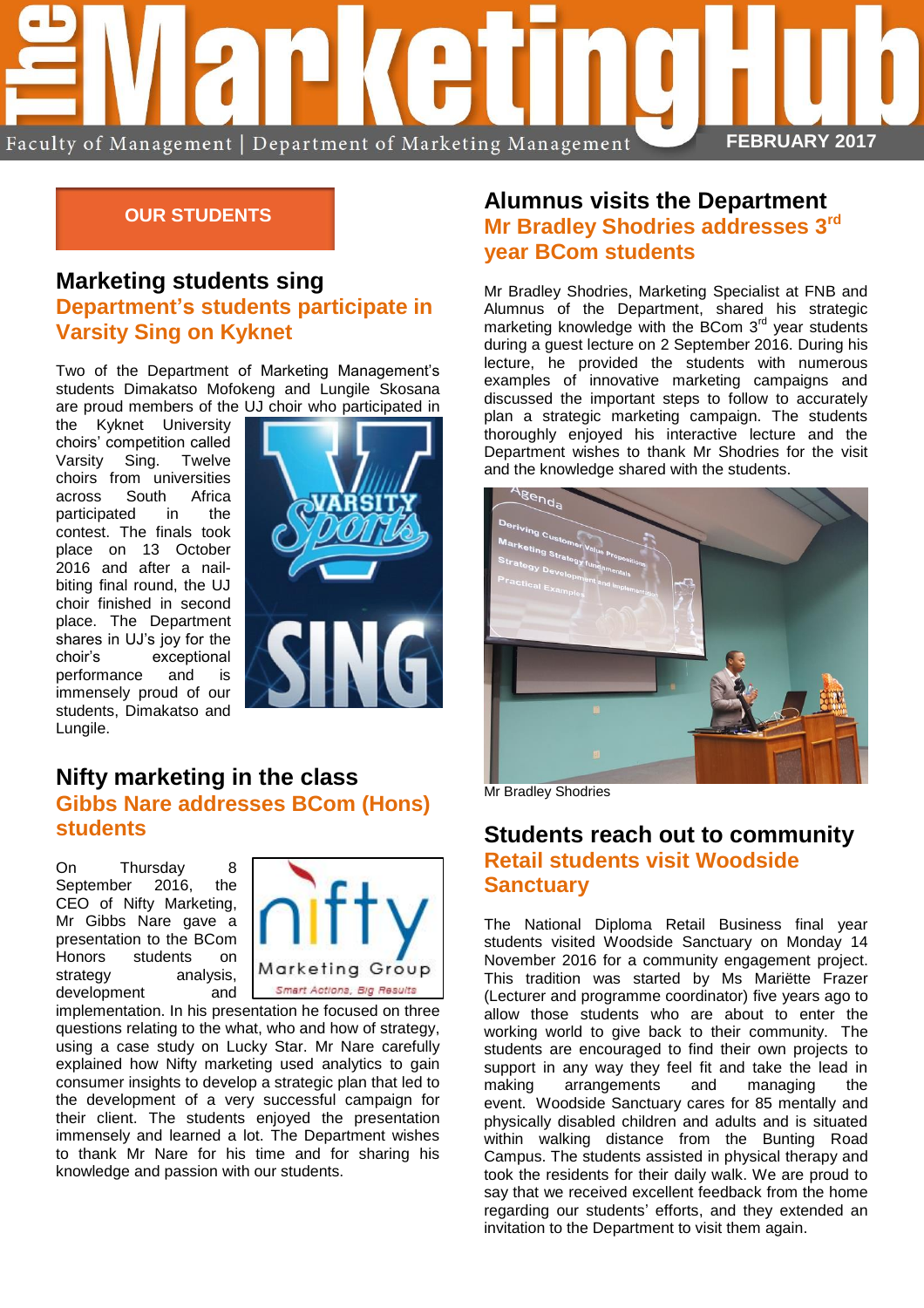

Student helping during physical therapy at Woodside sanctuary

### **Letters from the heart Students thank their lecturers**

The following two beautiful emails were received by Mr Gwebu and Dr Wait from past students. These personal student emails are so encouraging to lecturers and it makes the Department proud to see that its lecturers are so well liked and remembered by alumni.

*"Good day Mr Gwebu*

*Thank you very much for your hard efforts and clear explanations in the lectures, they have been a vital help in my career and I cannot take all the credit, I am formerly a student at UJ.*



*I have since graduated from the Entrepreneurship group and I work for an international logistics company.*

*I was recently asked to explain the BCG matrix to one of our major clients, and thanks to you, it was easy to explain and remember.*

*Please keep up the good work and continue to do what you do because it does pay off, we may have not had the excitement in class as the business executives do in your presentations, but we appreciate it more when we realise the magnitude and its significance in the real-world environment.*

*From the bottom of my heart, thank you. May God bless you".*

*"Afternoon Dr Wait... I would love to thank you for giving me an opportunity to study Marketing Management... It all started with a dream and now I am living the dream... All the effort you made really paid off in the end… I can never find pages enough to describe the joy I have in my heart… thanks for believing in me... I will be graduating next month because of you... PLEASE KNOW THAT SOMEWHERE, SOMEHOW, YOU HAVE LEFT A POSITIVE MARK IN SOMEONE'S LIFE. MAY GOD BLESS YOU".*

### **Going the extra mile BCom (Hons) students help NPO**

During the course of the first semester, BCom (Hons) student groups were assigned to multiple companies in order to come up with great marketing strategies and ideas to help the companies develop further, using new innovative ideas.

One group was assigned to a non-profit organisation called Jewels of Hope. They had set out to enquire more on this great organisation to determine in what manner they could help the organisation in striving to reach greater heights.

Jewels of Hope is a non-profit organisation that helps underprivileged kids to uplift them by creating a mentorship programme that teaches the kids to make beaded jewellery with their own hands. Once they have made their items, Jewels of Hope sells these items to the public in order to generate an income for the kids. The money is then used by the kids to pay for education fees, food and other necessities within their households.

The students developed multiple tactics under the banner of increasing brand awareness as their main strategy. They focused on attaining more customers/ donors towards the Jewels of Hope website by personally and actively generating Google AdWord campaigns to increase the drive of people visiting the website. Apart from their digital efforts, the group went one step further in building long-term acquaintances with First National Bank under their corporate social responsibility programmes of voluntary market-based efforts.

The Group had been in touch with FNB representatives who set up a full opportunity for Jewels of Hope to be a part of their quarterly market day function. After this successful market day, FNB gave Jewels of Hope a long-term contract towards corporate gifting ideas based on different themes for the months of the year.



Hons students: Daniel, Yasira, Merike, Jarryd and Rowan.

Jewels of Hope acquired an order of about R13 000 for the month of July through this acquaintance.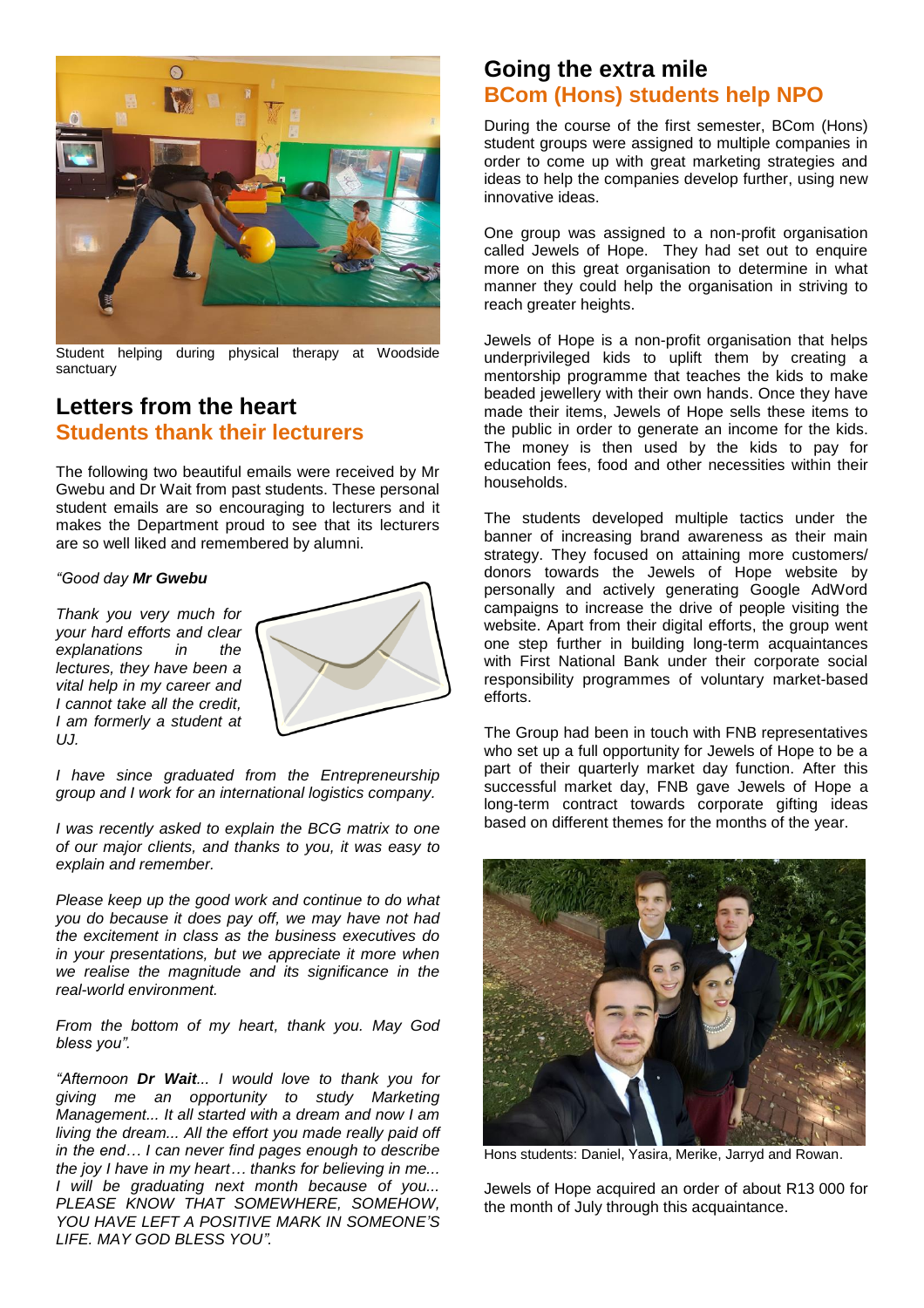This has changed the future of Jewels of Hope who had thought earlier in 2016, that they would be closing. According to Ms Janine Ward, "The students have shown me and the children of Jewels of Hope a better and brighter future, we are thankful for all the great efforts that these wonderful students have put in. I would personally like to thank Yasira Cajee, Jarryd Frey, Daniel Durocher-Yvon, Rowan Smith and Merike du Plessis."

#### **Competition time Mr Tatenda Chabata wins 2-Minute Dissertation competition**

The UJ Postgraduate School held a 2-Minute Dissertation Competition and a 3-Minute Thesis Competition on 26 August 2016. The Department is proud to share that Mr Tatenda Chabata, supervised by Prof Mercy Mpinganjira won the 2-Minute competition. Tatenda received a Tablet for winning the competition.



Mr Tatenda Chabata

## **Time to celebrate BCom (Hons) and BTech Marketing students year-end function**

The Department's annual BCom(Hons) and BTech function was held on 1 December 2016. Dr Maduku (BTech coordinator) and Dr Lubbe (BCom Hons coordinator) both welcomed the students to this special celebration and thanked them for their hard work and dedication during the year. The lecturers were also in for a treat as the students surprised them with very creative lecturer awards that were handed out.

The Department has a long standing relationship with Colgate-Palmolive which also attended the event. They have been running a project with the Department's students for a number of years where the students are exposed to practical projects where they need to

develop marketing plans and campaigns for selected<br>Colgate-Palmolive brands. Colgate-Palmolive's Colgate-Palmolive's representatives, Mr John Dillion (Senior Brand Manager for Protex) and Mr Quintin Schreiber (Brand Manager for Sanex) attended the year-end function and announced the winning teams for these projects.

Congratulations to the following winning groups:

Colgate Kids range: Mr Chandiona, Ms Els, Ms Lekoma, Ms Mistry, Ms Ndlungwane and Mr Smith.

Protex: Ms Dalmini, Ms Groenewald, Ms Limbada, Ms Beekhan, Mr Ntlokwane and Mr Very.

Plax: Ms Cajee, Mr Durocher-Yvonne, Mr Khanyile, Ms Masoma, Ms Senkoto and Mr Smith.

The Department wishes to extend our best wishes to our Hons and BTech groups for the future. Well done to all of our students.



Lecturers at the BCom (Hons) and BTech year-end function.



Dr Maduku addresses BTech students



Dr Lubbe addresses BCom (Hons) students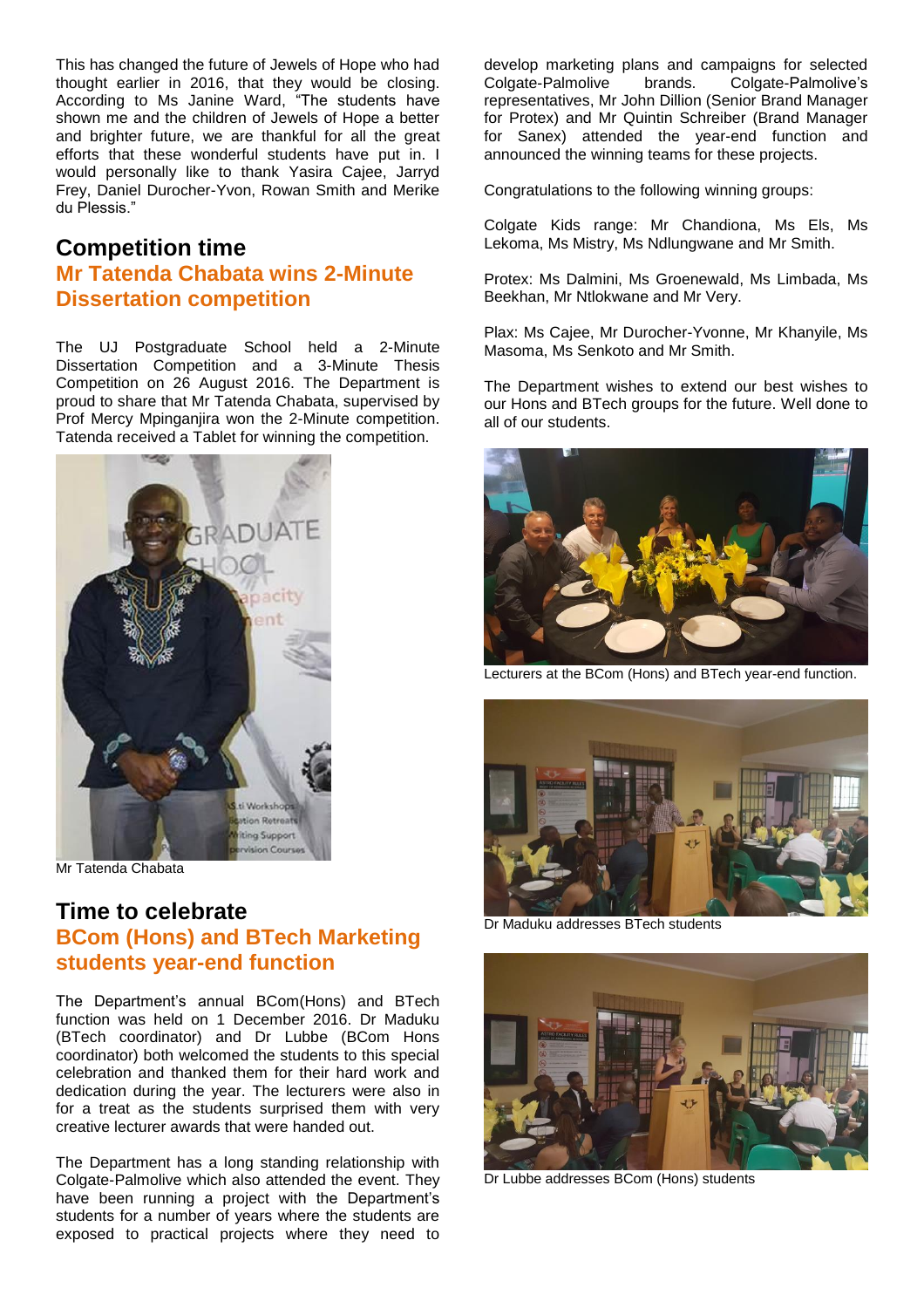#### **Alumnus helps student Sibusiso Dlamini donates his textbook**

A kind-hearted Mr Sibusiso Dlamini contacted Dr Lubbe last year to inform her that instead of selling his Integrated Marketing Communications textbook, he would like to donate it to a student who cannot afford one. A deserving student indeed received his textbook and was very grateful for the help. The Department wishes to thank Mr Dlamini for his kind gesture and for helping one of our students.

#### **DEPARTMENTAL ACTIVITIES**

### **Getting smarter Prof Roberts-Lombard and Dr Lubbe learn more about SEM**

Prof Mornay Roberts-Lombard and Dr Isolde Lubbe attended a SEM-AMOS Masterclass on 30 and 31 August 2016 presented by Africlan and Osmoz Consulting. This class was held at the Midrand Conference Centre and attendees had to build their own measurement models before attempting a Structural Equation Model (SEM) utilising AMOS. The class was very interactive and the attendees learnt about SEM and how to present their results with clarity.



SEM-Masterclass attendees

### **Greeting 2016 Department staff celebrate the passing of another year**

The Department's annual year-end function took place on 18 November 2016 at Rockets Restaurant in Parkhurst. Professor Christine De Meyer-Heydenrych welcomed and thanked the staff for all their hard work and efforts during 2016, and the staff also spoilt one other with secret Santa gifts.



Department staff enjoying a relaxed year-end function

#### **PERSONNEL**

## **Time to say goodbye Ms Nontu Mashaba greets the Department**

Ms Nontu Mashaba got an excellent opportunity to do her PhD at ESC Rennes School of Business in Rennes, Brittany in France. The Department arranged a special farewell lunch which was held on 12 September 2016 to bid Ms Mashaba farewell. She was a lecturer, the BCom Programme Co-ordinator and she headed the Department's Community Engagement portfolio. Ms Mashaba will be dearly missed by all the Department's staff members and students. The Department wishes to thank her for all her dedication and hard work and for making an excellent contribution to the Department on numerous levels.



Ms Mashaba's farewell

### **New W&R Seta HET forum chair Ms Mariëtte Frazer elected as chair**

The Department wishes to congratulate Ms Mariëtte Frazer on being elected as chair for the 2017-2018 W&R Seta HET forum. This forum is a voluntary committee that was established to support the objectives of the National Skills Development Strategy, focusing specifically on skills development in the Wholesale and Retail environment. Ms Mariëtte Frazer

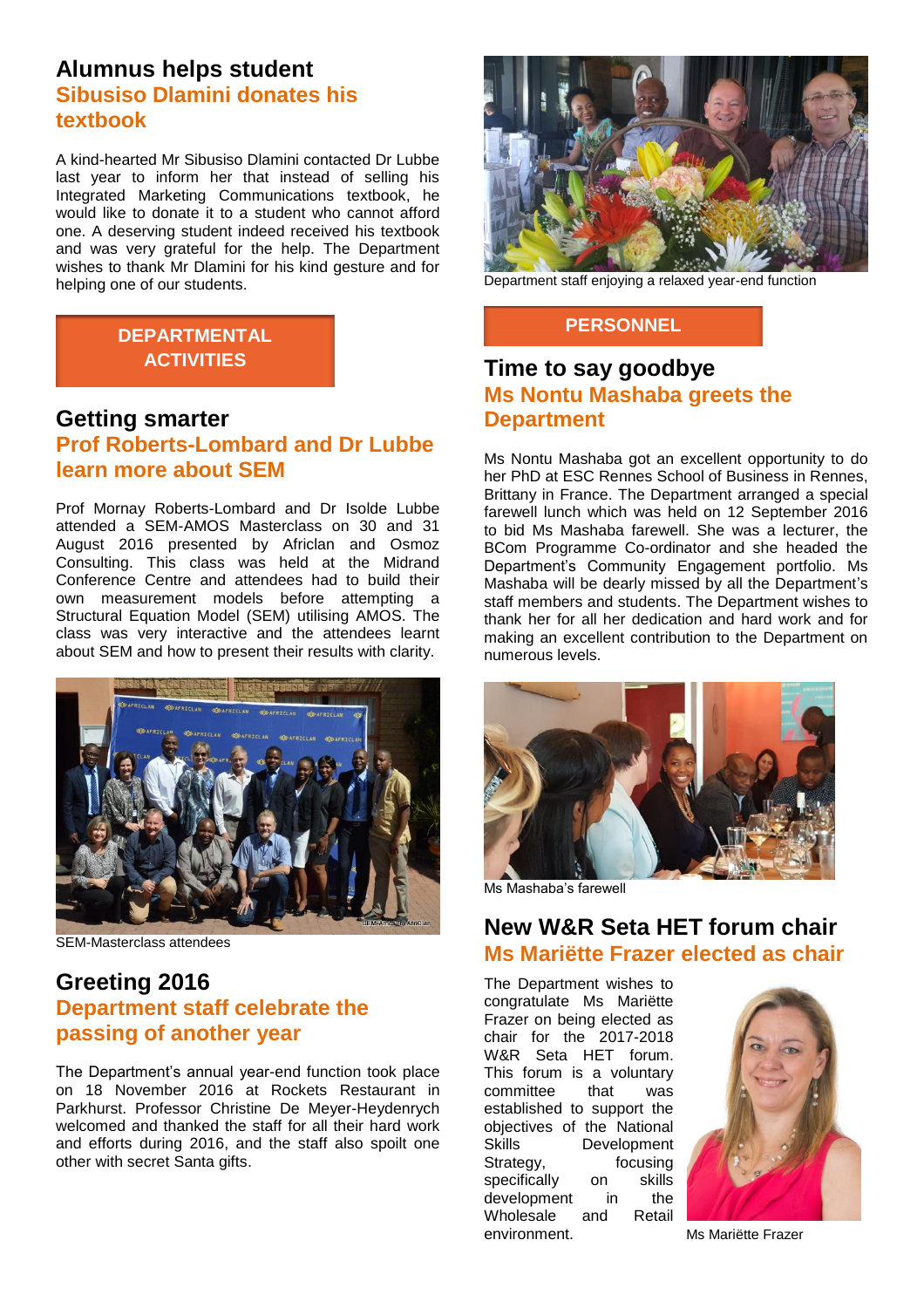## **Promotions 2016 Three staff members get promoted**

Congratulations to the following staff members who have been promoted in 2016:

Prof **Mercy Mpinganjira** – promoted from Associate Professor to Professor.



Prof Mpinganjira

Dr **Daniel Maduku** – promoted from lecturer to senior lecturer.



Dr Maduku

Dr **Marius Wait** – promoted from lecturer to senior lecturer.



## **A trip to the Western Cape Staff members attend the 2016 IBC Conference**

Dr Marius Wait, Dr Daniel Maduku, Dr Phineas Mbango, Ms Mariëtte Frazer, Ms Nombulelo Dilotsotlhe and Ms Beate Stiehler-Mulder attended the 2016 International Business Conference (IBC) from 25 – 28 September 2016 at Club Mykonos in Langebaan.

The titles of the papers presented included:

Dr Cookie Govender and Dr Marius Wait: *HUMAN RESOURCE AND MARKETING MANAGEMENT COLLABORATION – MULTI-STAKEHOLDER WORK INTEGRATED LEARNING (WIL) MODEL*

Dr Daniel Maduku: *FOSTERING M-BANKING CONTINUANCE INTENTION: THE ROLE OF TRUST IN BANKS, SELF-EFFICACY AND MOBILE NETWORK QUALITY*

Dr Phineas Mbango*: PREDICTORS OF CUSTOMER LOYALTY IN THE CONTEXT OF BUSINESS-TO-BUSINESS RELATIONSHIP MARKETING IN THE SOUTH AFRICAN CEMENT MANUFACTURING INDUSTRY*

Ms Nombulelo Dilotsotlhe: *EXPLORING THE EFFECT OF THE NATIONAL CREDIT ACT ON A MICRO-LENDING FINANCIAL INSTITUTION*

Dr Olumide Olasimbo Jaiyeoba, Prof Mornay Roberts-Lombard and Mr Donatus Amanze: *SERVICESCAPE AND LOYALTY INTENTIONS: AN EMPIRICAL INVESTIGATION OF RESTAURANTS IN BOTSWANA*

Dr Elsabé Conradie and Prof Mornay Roberts-Lombard: *THE RELATIONSHIP BETWEEN SELECTED INTERNAL MARKETING VARIABLES, BRAND RECOGNITION AND TRUST IN THE MEDICAL SCHEMES INDUSTRY*

Ms Mariëtte Frazer and Ms Beate Stiehler-Mulder: *WHAT IS YOUR BEEF WITH SOUTH AFRICAN FOOD RETAIL? A CUSTOMER PERSPECTIVE*



IBC 2016 Gala dinner

Dr Wait